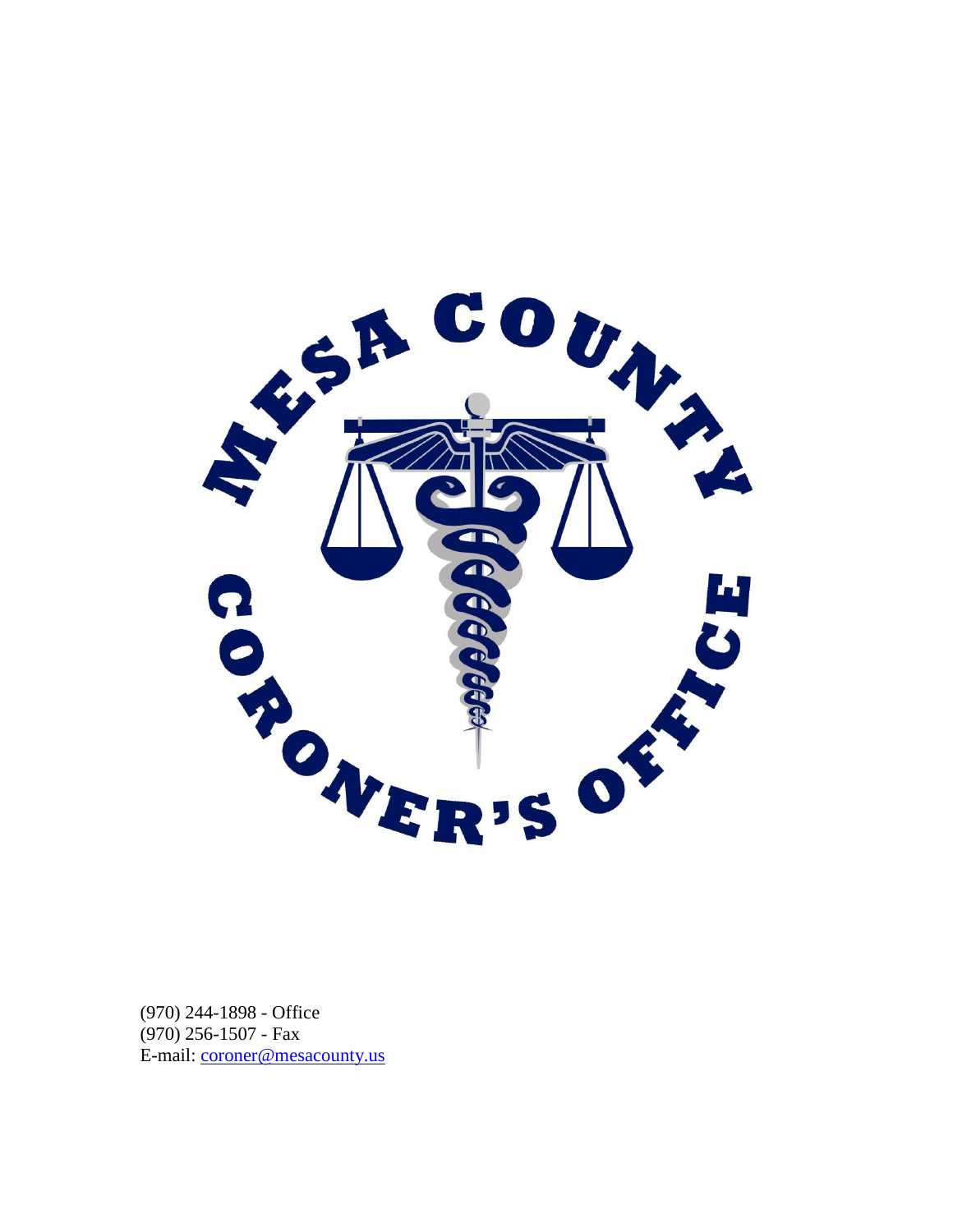This report provides a summary and statistical analysis of the deaths that were investigated by the Mesa County Coroner's Office in the year 2021. Mesa County encompasses an area over 3300 square miles, which consists of desert, agricultural, and mountain areas. Mesa County is home to approximately 157,987 people in 12 communities (https://worldpopulationreview.com/uscounties/co/mesa-county-population). The largest of these is Grand Junction, followed by Fruita and Palisade. Other towns and unincorporated areas of the County include Clifton, Fruitvale, De Beque, Collbran, Mesa, Mack, Loma, Gateway, Glade Park, and Whitewater.

The Coroner and/or Deputy Coroner are on duty 24 hours a day, 365 days a year. The Coroner's mission is to satisfy the legal requirements of the office in an expeditious manner. The primary task of the Coroner's Office is to determine the cause and manner of death of those who have died in Mesa County or in those whose traumatic event originated in Mesa County. An autopsy may be required depending upon the circumstances of the death. Not all deaths that the Coroner's Office investigates requires a full autopsy.

The Coroner's Office investigates sudden, unexpected deaths, especially those that occur under violent or suspicious circumstances. The deaths to be reported to the Mesa County Coroner's Office include all deaths occurring in Mesa County as outlined below regardless of where or when the initial injuring event occurred. In addition, all deaths in which the initiating injuring event occurred in Mesa County shall be reported to Mesa County Coroner's Office.

The deaths to be reported to Mesa County Coroner's Office are as follows:

- From disease which may be hazardous, contagious, or may constitute a threat to the health of the general public
- From external violence, an unexplained cause, or under suspicious circumstances
- Where no physician is in attendance, or where, though in attendance, the physician is unable to certify the cause of death
- From thermal, chemical, or radiation injury
- From criminal abortion
- While in the custody of law enforcement officials or while incarcerated in a public institution
- When the death was sudden and happened to a person who was in good health
- From an industrial accident or any death suspected to involved with the decedent's occupation
- When death occurs in a hospital less than 24 hours after admission to a hospital or after any invasive procedure
- Any death suspected to be due to alcohol intoxication or the result of exposure to drugs or toxic agents
- Any death due to neglect or suspected neglect
- Any stillbirth of 20 or more weeks gestational age unattended by a physician
- Any maternal death to include death of a pregnant woman regardless of the length of the pregnancy, and up to six weeks (or one year) post-delivery, even where the cause of death is unrelated to the pregnancy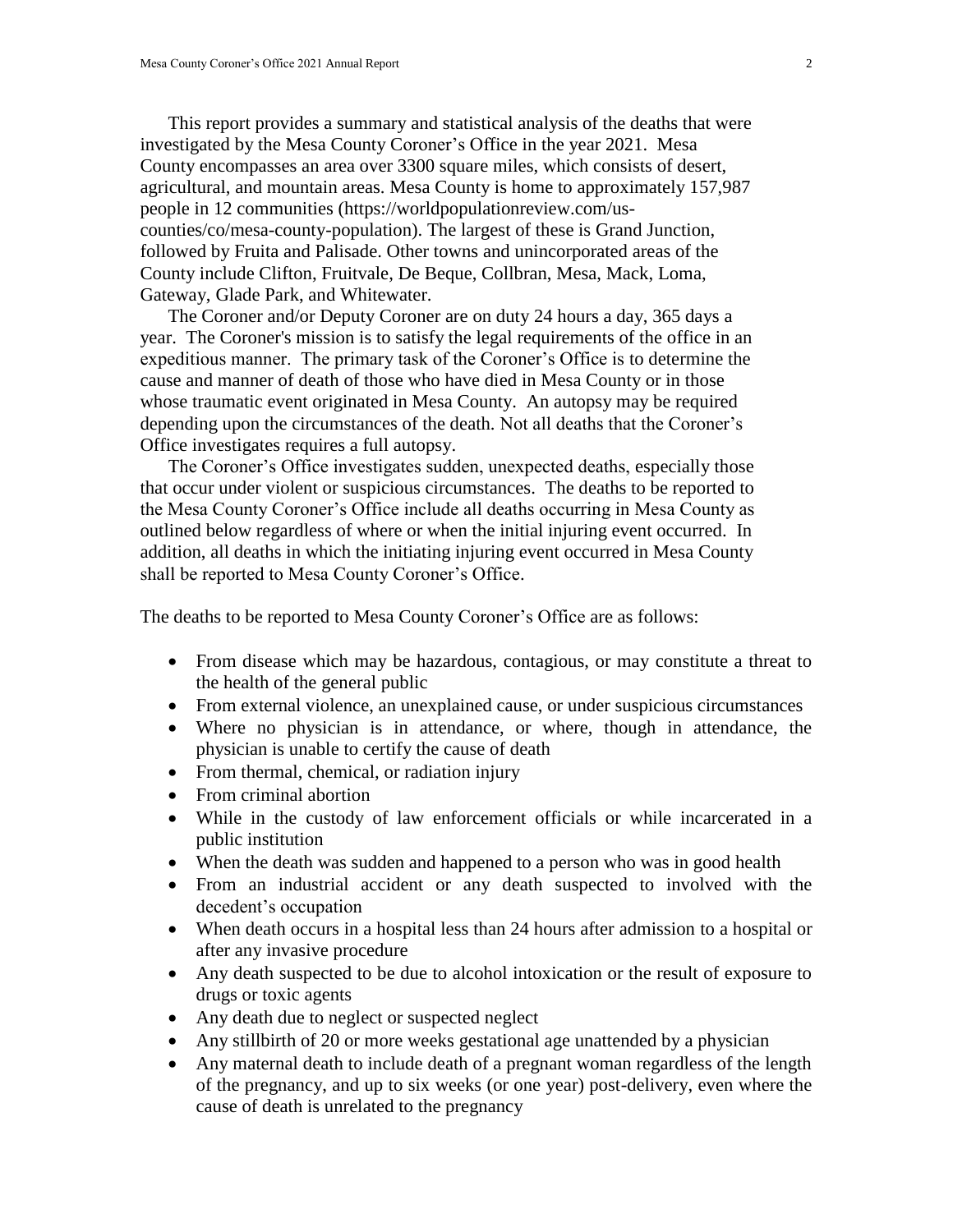Any death of an infant or child where the medical history has not established a significant pre-existing condition

# **Staff for 2021**

| Coroner        |
|----------------|
| Deputy Coroner |
| Deputy Coroner |
| Deputy Coroner |
| Deputy Coroner |
|                |

**General Statistics** (Including deaths transferred to the county of origin)

| Mesa County population in 2021 per census data<br><b>Total Mesa County deaths</b> | 157,987<br>2,307 |
|-----------------------------------------------------------------------------------|------------------|
| Percentage of Mesa County citizens who died in 2021                               | 1.46%            |
| Number of deaths investigated                                                     | 1154             |
| Scene Investigations                                                              | 425              |
| Victor Yahn                                                                       | 31               |
| <b>Alexis Prall</b>                                                               | 137              |
| Peter Schimek                                                                     | 140              |
| <b>Stacie Dix</b>                                                                 | 93               |
| Julia Stern                                                                       | 24               |
| <b>Facility Investigations</b>                                                    | 729              |
| Victor Yahn                                                                       | 58               |
| <b>Alexis Prall</b>                                                               | 230              |
| Peter Schimek                                                                     | 240              |
| <b>Stacie Dix</b>                                                                 | 110              |
| Julia Stern                                                                       | 91               |
| Percentage of total deaths investigated                                           | 50%              |
| Number of deaths originating in other counties                                    | 86               |
| Jurisdiction declined                                                             | 07               |
| Number of postmortem examinations (Mesa County)                                   | 151              |
| Percentage of deaths having an examination                                        | 6.5%             |
| <b>Complete Autopsies</b>                                                         | 119              |
| <b>Partial Autopsies</b>                                                          | 01               |
| <b>External Examinations</b>                                                      | 31               |
| Toxicology performed (Mesa County)                                                | 187              |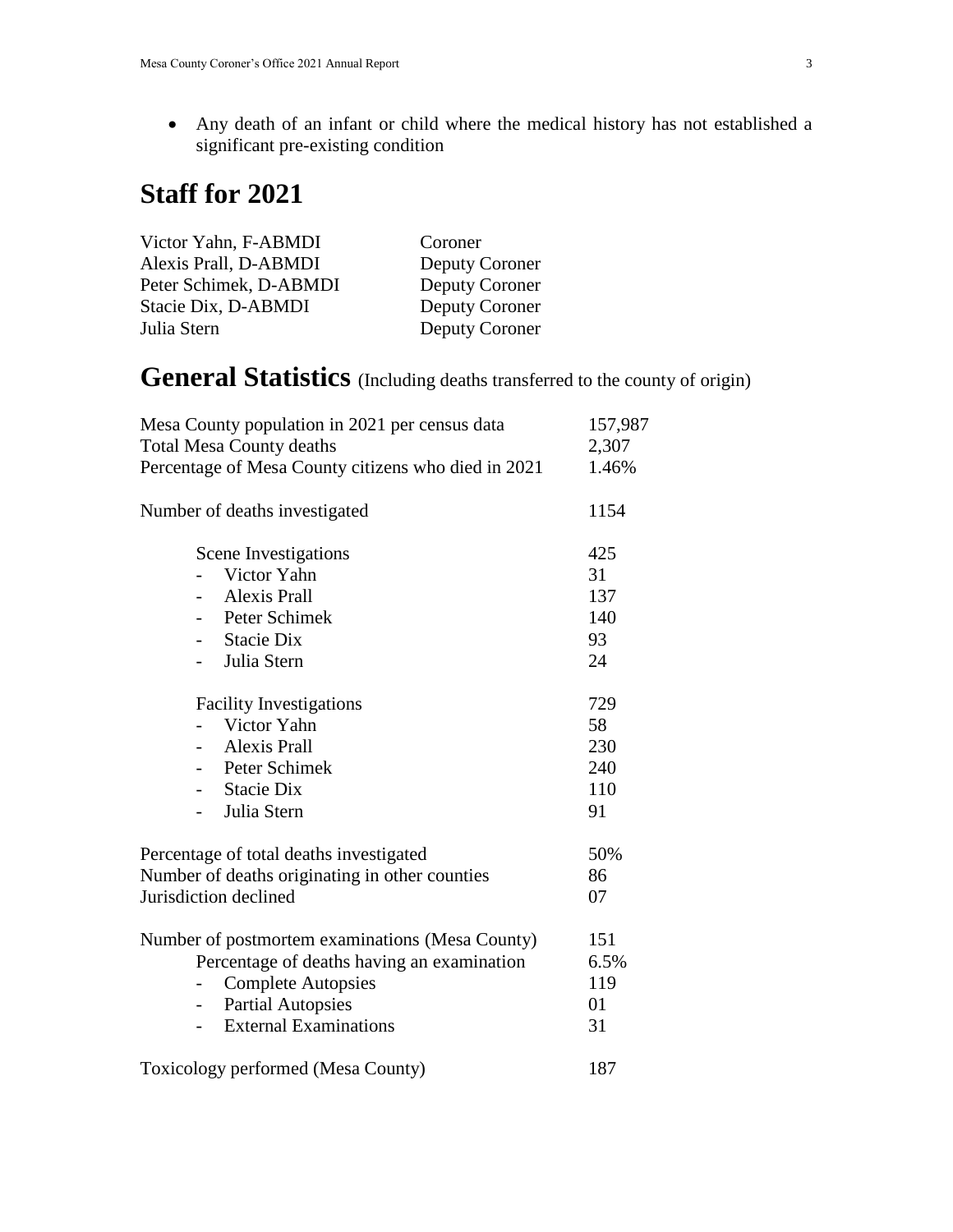| Gender of those deaths investigated            |                |
|------------------------------------------------|----------------|
| Males                                          | 701            |
| Females                                        | 453            |
| Race of those deaths investigated              |                |
| Caucasian                                      | 1030           |
| Hispanic                                       | 97             |
| <b>Native American</b>                         | 16             |
| <b>Black</b>                                   | 06             |
| Asian                                          | 02             |
| Other/Unknown                                  | 03             |
| <b>Body Transport</b>                          |                |
| Coroner's Office                               | 379            |
| Mortuaries – from scene                        | 67             |
| Mortuaries – from facilities                   | 708            |
| <b>Additional Information</b>                  |                |
| Unidentified bodies                            | 0              |
| Organ and Tissue referrals                     | 34             |
| Donated to CMU Forensic Investigation Research | $\overline{2}$ |
| <b>Unclaimed bodies</b>                        | 10             |
| Exhumations                                    | 0              |
|                                                |                |

# *The following information pertains only to deaths that were not transferred back to the county of origin.*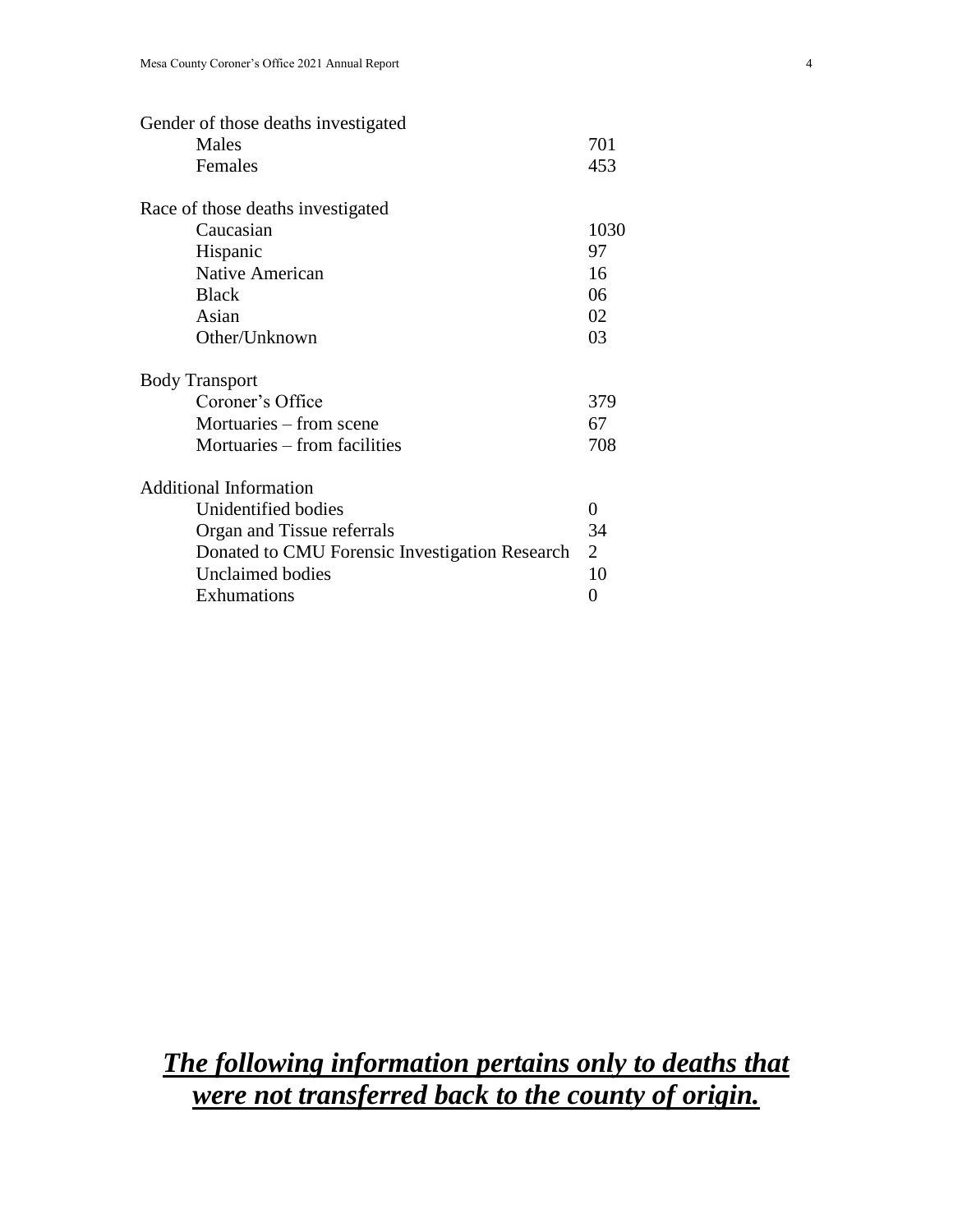### **Age**



In the 0 to 19 years old age group, there were thirteen deaths, which included eight males and five females. Of these, five were natural deaths; one was

stillborn/miscarriages/preterm births; one 2-year-old from myotubular myopathy; one 9 year-old from chronic abdominal compartment syndrome; one 15-year-old from epilepsy and one 15-year-old from COVID. Two deaths were accidents; one 3-year-old ran over by a truck; one 16-year-old drug overdose. Five were suicides; three 13-year-old from hanging, one 16-year-old drug overdose and one 19-year-old gunshot wound. One homicide.

| Manner       | # of cases | # of postmortem | % receiving a      |
|--------------|------------|-----------------|--------------------|
|              |            | exams           | postmortem exam ** |
| Natural      | 865        | 32              | 4%                 |
| Accident     | 137        | 57              | 43%                |
| Suicide      | 52         | 49              | 94%                |
| Homicide     |            |                 | 100%               |
| Undetermined |            |                 | 0%                 |

### **Manner of Death**

\*\* In the 80 accidental deaths in which no postmortem examination was performed, were decedents who were hospitalized for an extended period of time and the injuries were well documented in the hospital and/or care facility. Of these 80 deaths; fifty seven deaths were from complications of a fall from standing height or a low height such as bed. Fourteen were from drug intoxication. Five were associated with motorized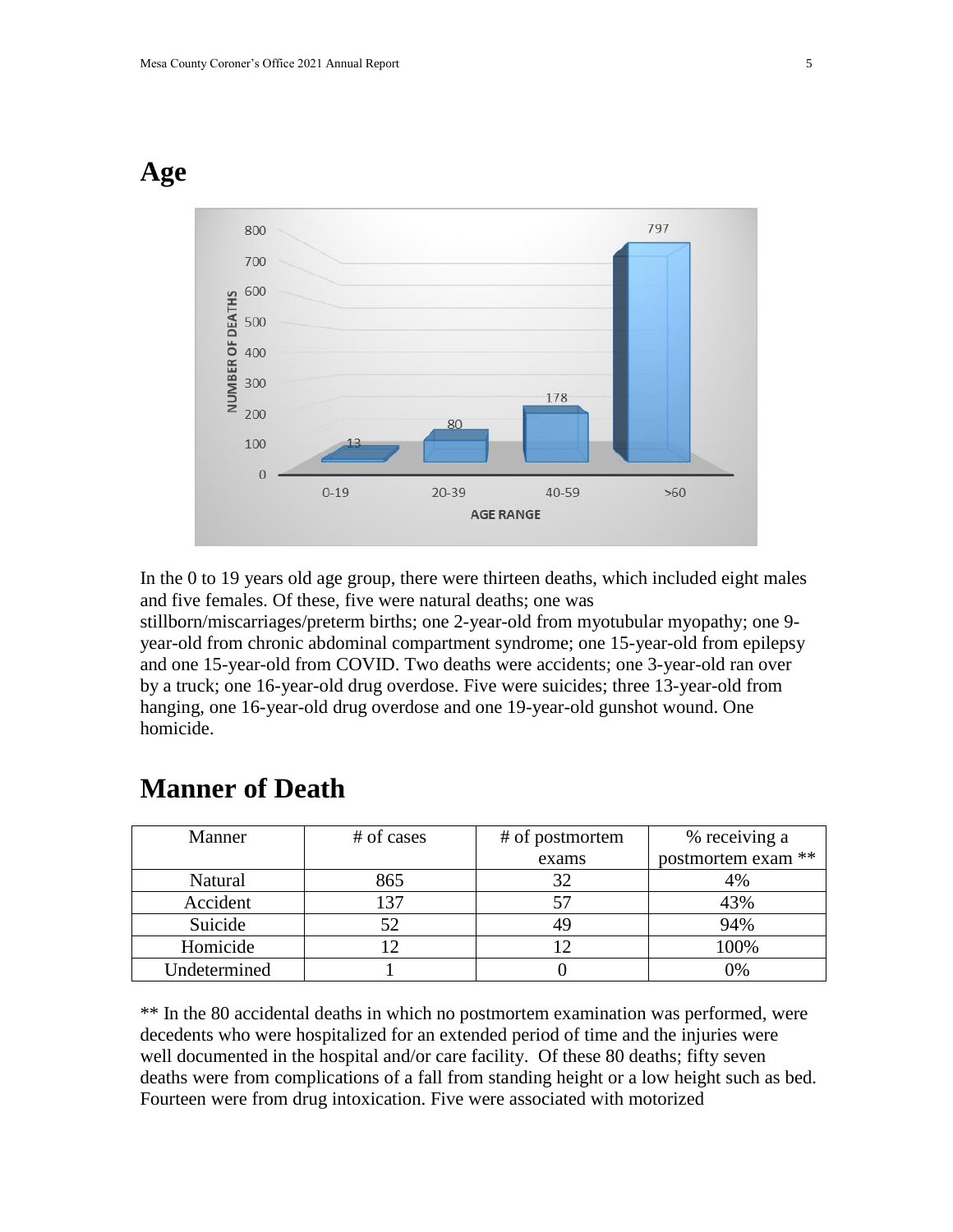vehicle/ATV/motorcycle. One was a fall from a motorized scooter. Two from uranium exposure. One from therapeutic complications. The suicides had been in the hospital for an extended period of time from the initial incident. The undetermined cause was a 58 year-old male that was in care facilities for months and stated to families he fell from a significant height when witnesses say he jumped. One postmortem examination was from a Utah case that could not be transferred back to them.

### **Accidental Deaths**

| <b>Type</b>              | <b>Number of deaths</b> |
|--------------------------|-------------------------|
| Motor vehicle (MV) crash | 18                      |
| Falls                    | 60                      |
| Drug intoxication        | 39                      |
| Pedestrian vs Vehicle    |                         |
| Drowning                 |                         |
| Thermal injuries         |                         |
| Other **                 |                         |

\*\*The "other" cases include: two were uranium exposures, two environmental exposures, one electrocution, one hanging, one therapeutic complication, one positional asphyxia, one fall from a motorized scooter, one paraglider crash and one plane crash.

The 18 motor vehicle crash-related deaths displayed the following data:

- $\bullet$  Drivers 18
	- o Car/Truck 11
	- o Motorcycle/ATV 7
- Motorcycle/ATV wearing a helmet  $-2$
- Motorcycle/ATV without a helmet  $-5$
- Motorcycle/ATV unknown if wearing a helmet  $-0$
- Automobile victims wearing a seatbelt  $-4$
- Automobile victims not wearing a seatbelt  $-6$
- Automobile victims unknown if wearing a seatbelt  $-1$
- Alcohol and/or drugs involved in 9 of the driver's deaths (50% of cases)
	- o Alcohol (absent of drugs) in 1 deaths
	- o Drugs (absent of alcohol) in 5 deaths
	- o Combination of both alcohol and drugs in 3 deaths

The drownings consisted of:

- 3 adults Colorado River (1 positive for alcohol; 1 positive for fentanyl/methamphetamine; 1 positive for methamphetamine)
- 1 adult canal (Positive for methamphetamine)
- 1 adult bathtub (Positive for methamphetamine)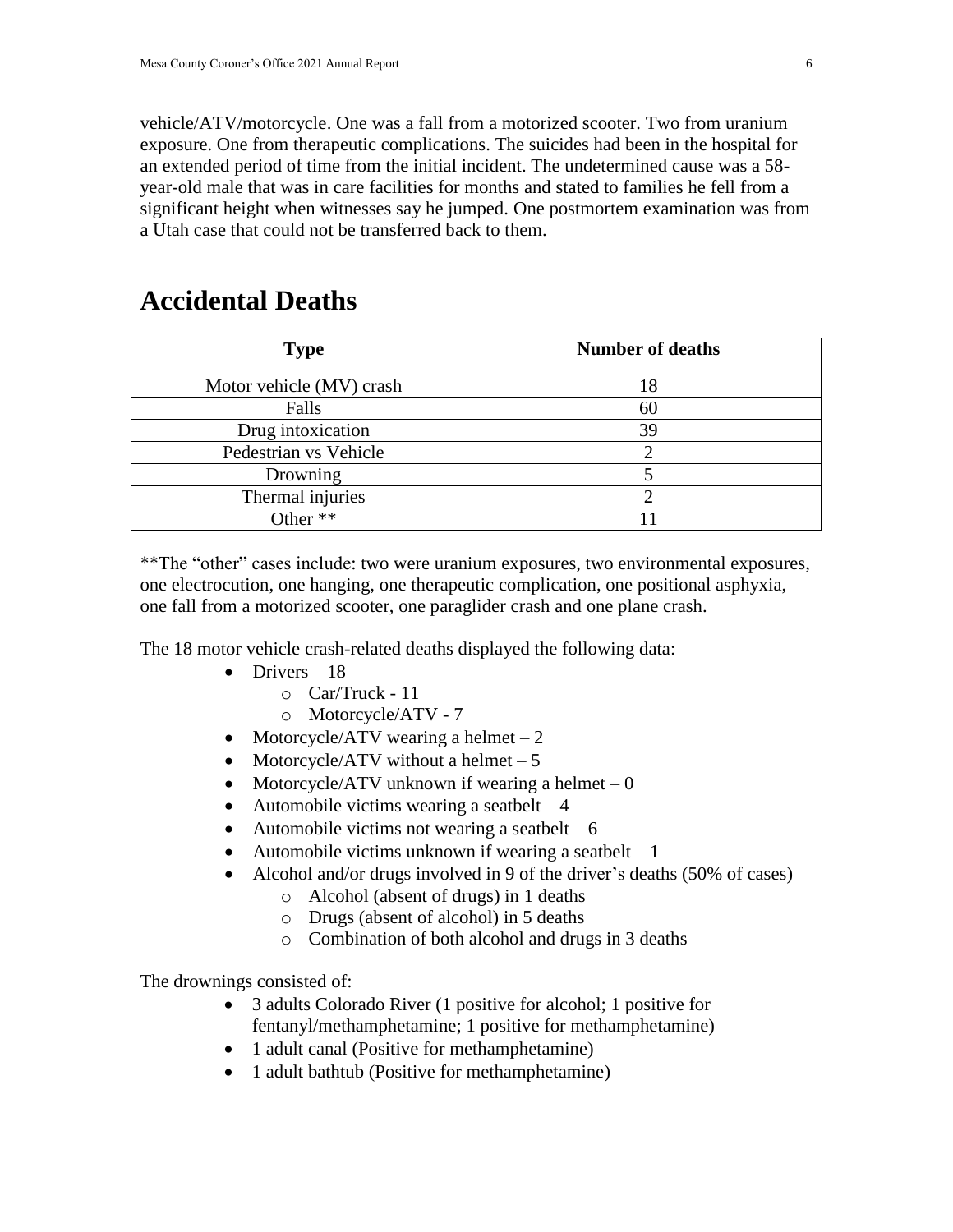The drug intoxications consisted of:

- 11 were mixed drug intoxications
	- o 4 Methamphetamine and fentanyl
	- o 1 Methamphetamine and methadone
	- o 3 Fentanyl and alcohol
	- o 1 Heroin, methamphetamine and fentanyl
	- o 1 Cocaine, fentanyl and alcohol
	- o 1 Benzodiazepines, barbiturates, opiates, methamphetamine, amphetamines, oxycodone
- 28 were from a single drug
	- o 21 Methamphetamine
	- o 4 Fentanyl
	- o 1 Heroin
	- o 2 Methamphetamine and carbon monoxide poisoning
- 8 suicides from drug intoxication (Not counted with Accidental Deaths).
	- o 1 Tramadol
	- o 1 Quetiapine and alcohol
	- o 1 Diphenhydramine and alcohol
	- o 1 Bupropion
	- o 1 Quetiapine
	- o 1 Amlodipine
	- o 1 Fentanyl
	- o 1 Acetaminophen

# **Homicides**

The twelve homicides had the following characteristics:

- 3 death due to stab wounds
- 3 blunt force injuries
- 6 deaths due to gunshot wounds

## **Natural deaths**

Of the 865 natural deaths investigated, the majority of the deaths were cardiovascular related (364 deaths, 42%). Deaths due to cardiovascular causes include myocardial infarcts (heart attacks), heart arrhythmias, strokes, and aneurysms. There were 292 deaths related to infectious causes (predominantly pneumonia in elderly individuals), 26 cancer related deaths, 37 deaths related to chronic obstructive pulmonary disease and 49 deaths due to effects of chronic alcoholism. The remaining 97 deaths were primarily from complications of other long-standing disease processes.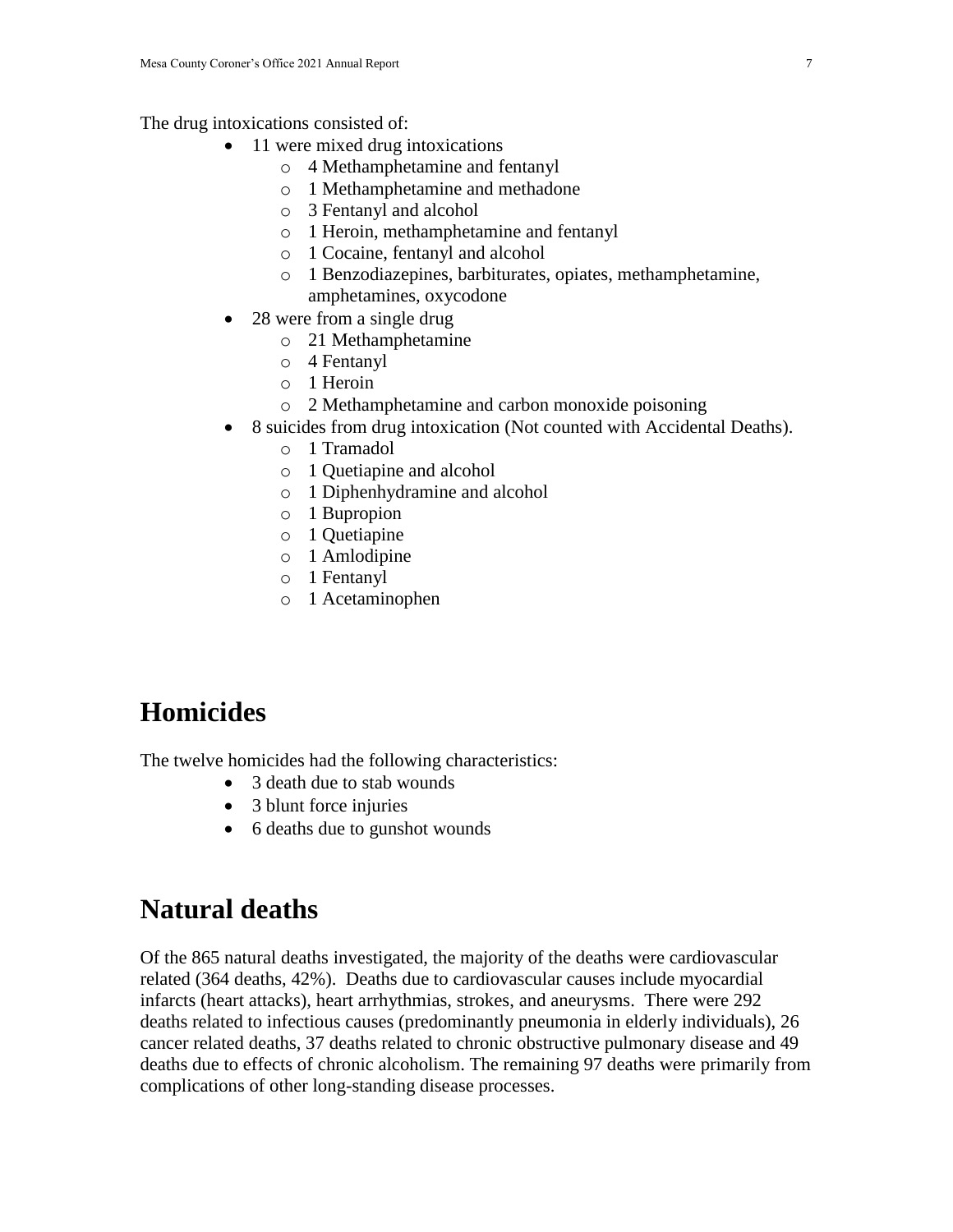## **Undetermined**

The undetermined cause was a 58-year-old male that was in multiple care facilities for months and stated to families and providers he fell from a significant height when witnesses say he jumped.

### **Suicides**

#### **OVERVIEW**

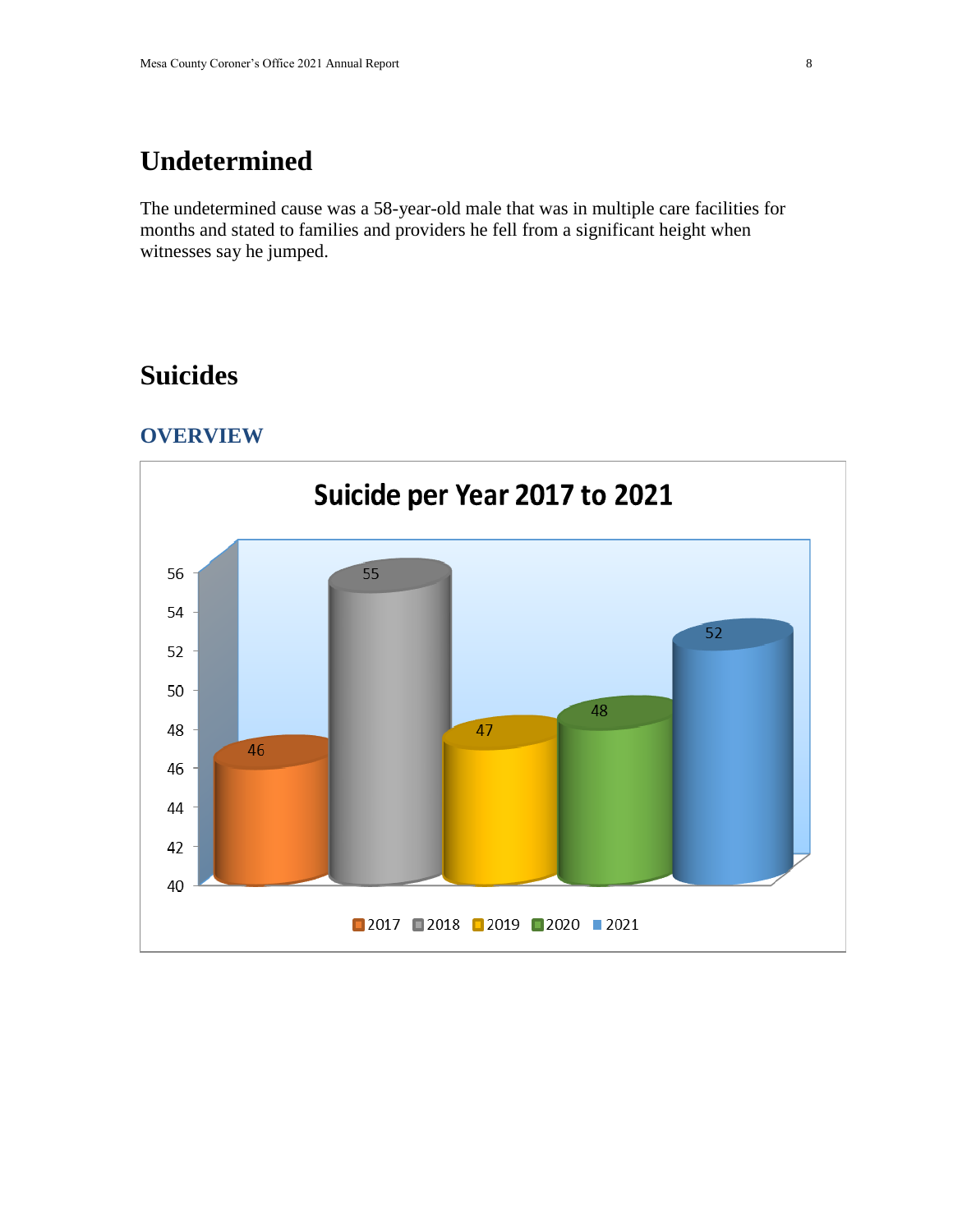

Suicides rates are often expressed in number of suicides per 100,000 people.

There were 52 suicides in 2021. 37 of the 52 suicides were male; whereas, 15 suicides were female. Thirty two suicides were from gunshot wounds. Eight suicides were hangings. Nine suicides were from drug intoxications. Three suicides involved motor vehicles.

- Males age range was 13 to 91-years-old
	- o 28 gunshot wound
	- o 4 hanging
	- o 3 drug intoxication
	- o 2 multiple blunt force injuries
- Females age range was 13 to 87-years-old
	- o 6 drug intoxication
	- o 4 gunshot wound
	- o 4 hanging
	- o 1 multiple blunt force injuries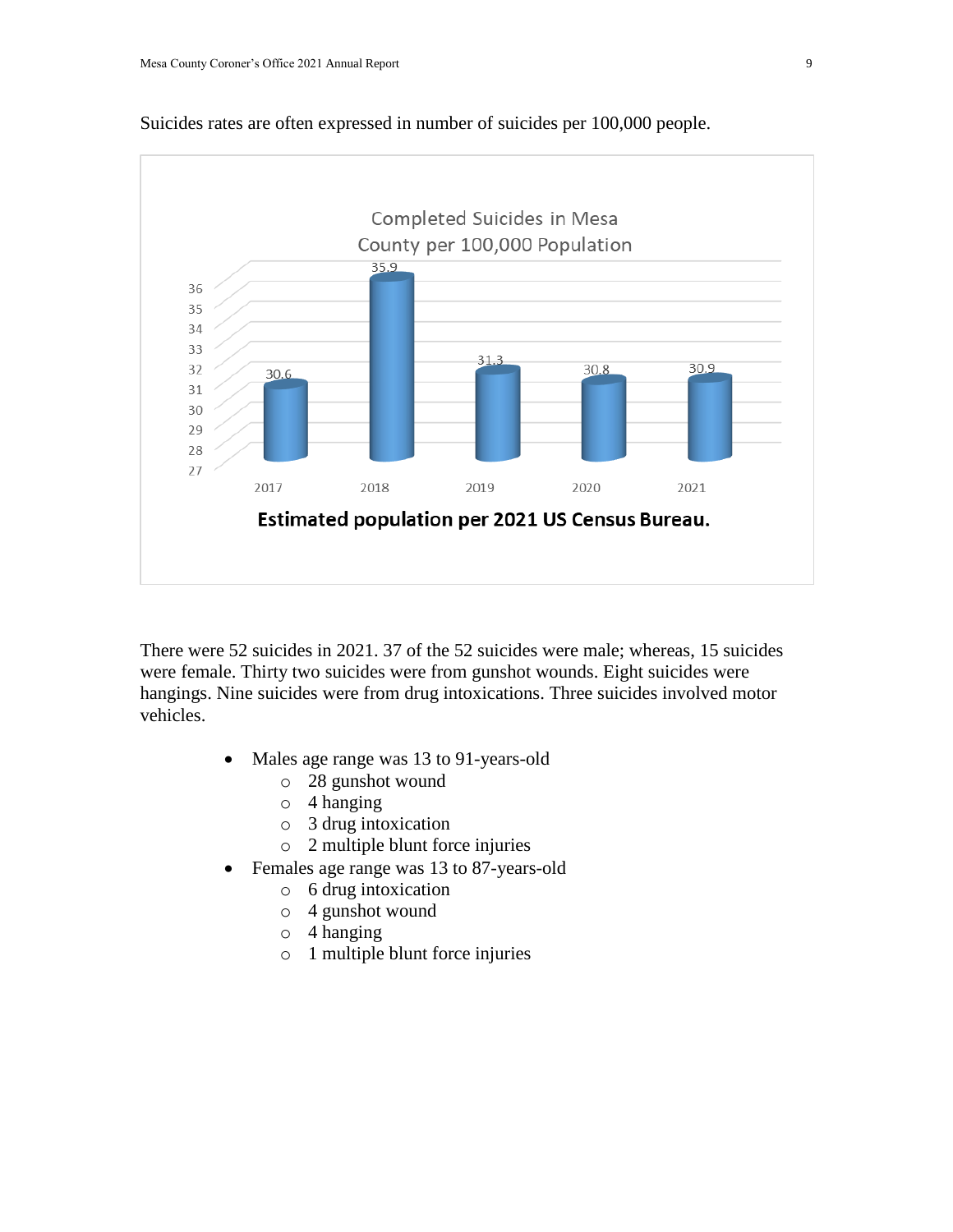### **SUICIDE AND AGE**

The following table displays suicide by age range and method.

| Suicide by Age Range and Method 2021 |                      |                |                |                         |                                  |            |             |
|--------------------------------------|----------------------|----------------|----------------|-------------------------|----------------------------------|------------|-------------|
| Age Range                            | Intoxication<br>Drug | Gunshot Wound  | Hanging        | Sharp force<br>injuries | Multiple Blunt<br>Force Injuries | Open field | Total       |
| $0$ to $9$                           |                      |                |                |                         |                                  |            | $\mathbf 0$ |
| 10 to 19                             | 1                    | 1              | 3              |                         |                                  |            | 5           |
| 20 to 29                             | 1                    | 9              |                |                         |                                  |            | 10          |
| 30 to 39                             | $\overline{2}$       | $\overline{2}$ | $\overline{4}$ |                         | 1                                |            | 9           |
| 40 to 49                             | 1                    | $\overline{4}$ |                |                         | 1                                |            | 6           |
| 50 to 59                             | 1                    | $\overline{2}$ | 1              |                         | 1                                |            | 5           |
| 60 to 69                             | $\overline{2}$       | $\overline{4}$ |                |                         |                                  |            | 6           |
| 70 to 79                             |                      | 5              |                |                         |                                  |            | 5           |
| 80 Plus                              | 1                    | 5              |                |                         |                                  |            | 6           |

### **TOXICOLOGY**

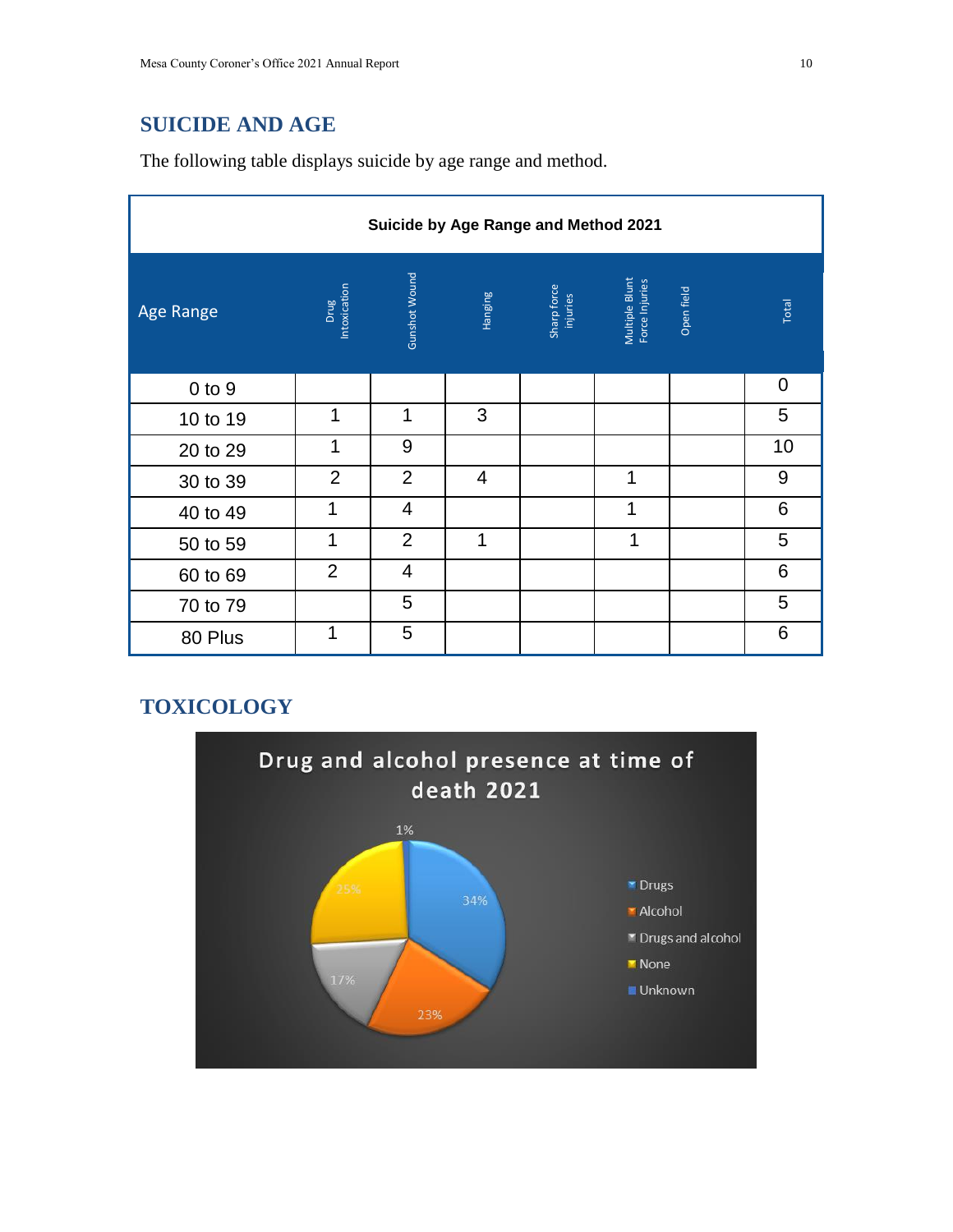#### **MENTAL HEALTH AND TREATMENT**

Families and friends of many of the suicide victims expressed that the decedents were depressed prior to the decedent's death.